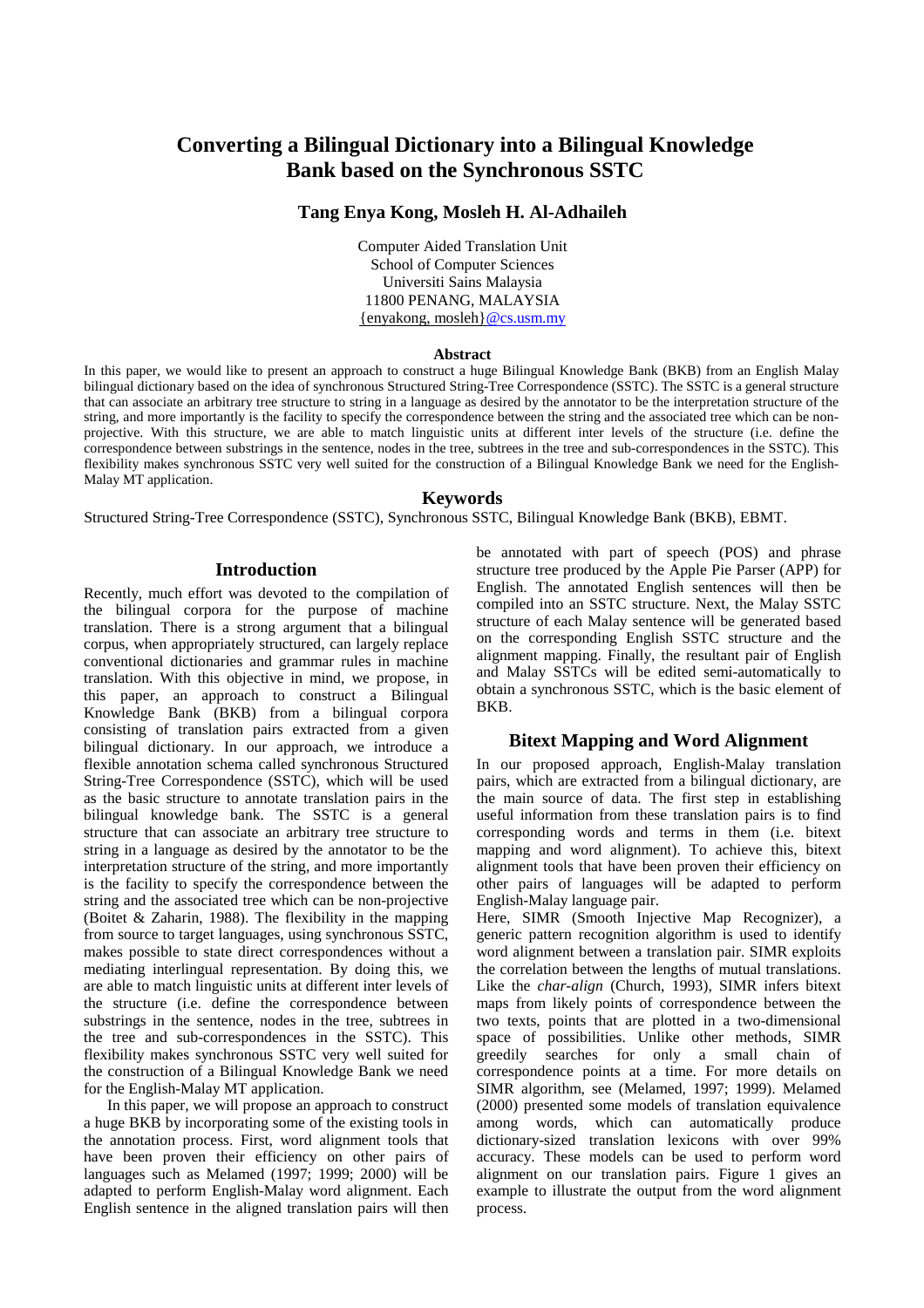

Figure 1: Example outputs of the Alignment processes.

## **The Construction of BKB based on Synchronous SSTC**

In Example-Based Machine Translation system (Sato, 1991), the use of Bilingual Knowledge Bank (BKB) containing the bilingual parallel texts encoded with correspondences between the *source* and the *target* sentences is quite popular in implementing such EBMT systems. Sentences in the BKB are normally annotated with their constituency or dependency structures (Sadler & Vendelmans, 1990); which in turn allow the correspondences to be established at the structural level. Here, to facilitate such structural annotation, we use the Structured String-Tree Correspondence (SSTC) to annotate the examples in our BKB. Furthermore, the SSTC structure can easily be extended to keep multiple levels of linguistic information, if they are considered important to enhance the performance of the machine translation system. For instance, in our case here, each node representing a word in the annotated tree structure is tagged with part of speech (POS).

 In this section, we shall first introduce the concept of SSTC. It followed by the description of a bitext synchronous parsing technique used to generate both the English and Malay SSTCs for a given aligned translation pair. Finally, we show how the resultant pair of English and Malay SSTCs can be edited semi-automatically to obtain a synchronous SSTC which is the basic element of BKB.

## **Structured String-Tree Correspondence (SSTC)**

The SSTC is a general structure that can associate an arbitrary tree structure to string in a language as desired by the annotator to be the interpretation structure of the string, and more importantly is the facility to specify the correspondence between the string and the associated tree which can be non-projective (Boitet & Zaharin, 1988). These features are very much desired in the design of an annotation scheme, in particular for the treatment of linguistic phenomena, which are non-standard, e.g. crossed dependencies (Tang & Zaharin, 1995).



Figure 2: An SSTC recording the sentence "**John picks the ball up**" and its dependency tree together with the correspondences between substrings of the sentence and subtrees of the tree.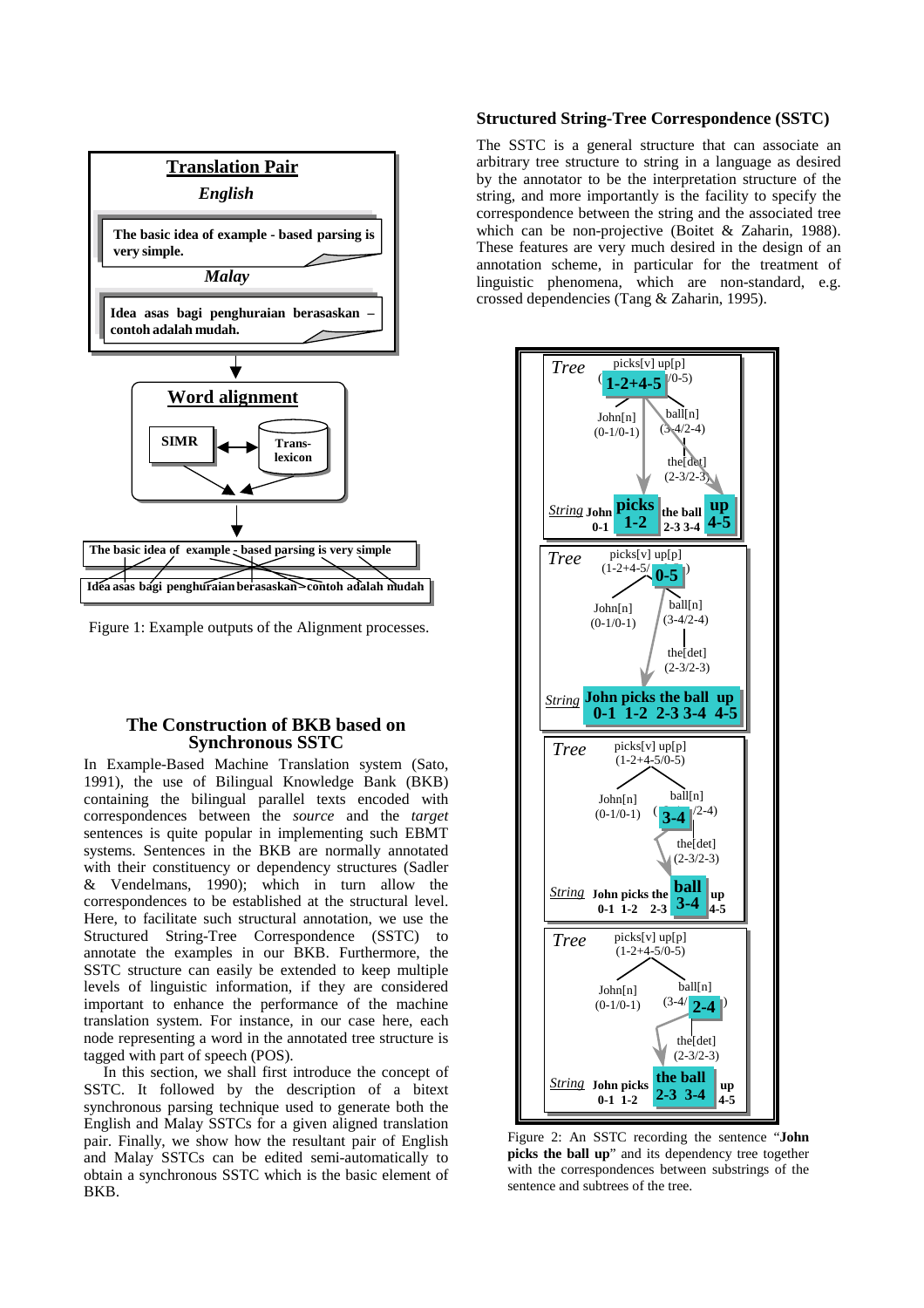In the SSTC, the correspondence between the sentence on one hand, and its representation tree on the other hand, is defined in terms of finer sub-correspondences between substrings of the sentence and subtrees of the tree. Such correspondence is made of two interrelated correspondences, one between nodes and substrings, and the other between subtrees and substrings, (the substrings being possibly discontinuous in both cases). It can be treated as an extended chart structure (Kay, 1973; 1980), which is capable of handling non-projective correspondences between the string and its representation tree.

 The notation used in SSTC to denote a correspondence consists of a pair of intervals X/Y attached to each node in the tree, where X(SNODE) denotes the interval containing the substring that corresponds to the node, and Y(STREE) denotes the interval containing the substring that corresponds to the subtree having the node as root (Boitet & Zaharin, 1988).

 Figure 2 illustrates the sentence **"John picks the ball up"** with its corresponding SSTC. It contains a nonprojective correspondence. An interval is assigned to each word in the sentence, i.e. (0-1) for "**John**", (1-2) for "**picks**", (2-3) for "**the**", (3-4) for "**ball**" and (4-5) for "**up**". A substring in the sentence that corresponds to a node in the representation tree is denoted by assigning the interval of the substring to SNODE of the node, e.g. the node "**picks up**" with SNODE intervals (1-2+4-5) corresponds to the words "**picks**" and "**up**" in the string with the similar intervals, the node "**ball**" with SNODE interval (3-4) corresponds to the word "**ball**" in the string with the similar interval. The correspondence between subtrees and substrings are denoted by the interval assigned to the STREE of each node, e.g. the subtree rooted at node "**picks up**" with STREE interval (0-5) corresponds to the whole sentence "**John picks the ball up**", the subtree rooted at node "**ball**" with STREE interval (2-4) corresponds to the phrase "**the ball**" in the string.

### **Synchronous Parsing Technique**

Here we describe how to construct the SSTC for the Malay sentence by mean of a synchronous parsing technique. The basic idea is to automatically generate the SSTC for the English sentence through the use of existing English parser. As no parser is currently available for Malay, we propose a synchronous parsing technique to parse the Malay sentence based on the English sentence parse tree together with the alignment result obtained from the alignment algorithms as described earlier. The merit of this proposed technique is to use the output of the parser in one language (e.g. English), which can achieve a good result to parse another language (e.g. Malay).

 The following steps describe the synchronous parsing process:

| The basic idea of example - based parsing is very simple  |  |  |  |  |
|-----------------------------------------------------------|--|--|--|--|
|                                                           |  |  |  |  |
| Idéa asas bagi penghuraian berasaskan sontoh adalah mudah |  |  |  |  |

(The alignment between a pair of English and Malay sentences obtained from the alignment step)

*English sentence parsing*: After the text is being aligned at different levels (i.e. phrase, word), each English sentence is passed to a parser. Any available English parser may be used to parse the English sentence. In our case, we choose the Apple Pie Parser (APP) (Sekine, 1996) according to the availability. The parsing result of APP is a partial phrase structure tree with simple noun phrases being treated as a single node in the parse tree. The parse tree of the example English sentence is as given below.

**(S (NP (NPL The basic idea) (PP of (NPL example -based parsing))) (VP is (ADJP very simple)))** 

- *English sentence SSTC construction:* In order to obtain the English sentence SSTC structure, we need to compute the string-tree correspondences (Tang, 1994) between the sentence and the parse tree as represented by the SSTC structure illustrated in Figure 3 below.



Figure 3: An SSTC for the *English* sentence **"the basic idea of example-based parsing is very simple"**.

*Lexical transfer:* In this process, a duplicate copy of the English SSTC created above is generated to be the basic structure for Malay SSTC. First, the English sentence is replaced by the Malay sentence. It followed by the replacement of all English word in the SSTC structure by its corresponding Malay word obtained from the alignment step. In the case of a node containing more than one word, the words will be rearranged according to their order in the Malay sentence. Note that the node represented by an English word which has no Malay equivalent will be deleted. Similarly, English word in the node representing a phrase which has no Malay equivalent will also be deleted. Figure 4 illustrates the SSTC structure for the *Malay* sentence after lexical transfer.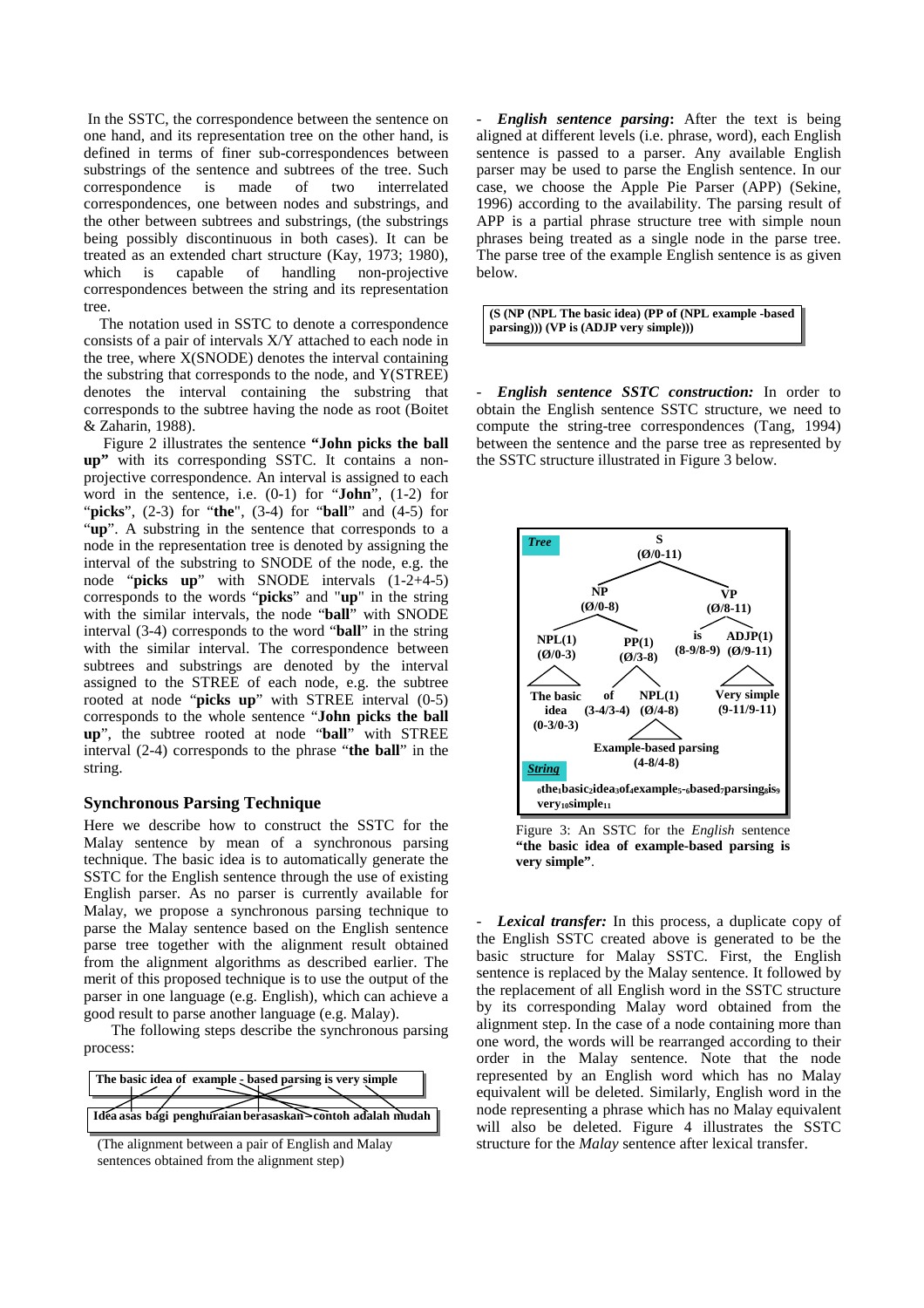

Figure 4: An SSTC construction for the Malay sentence **"idea asas bagi penghuraian berasaskan-contoh adalah mudah"** after lexical transfer.

#### **Synchronization of SSTC**

In this process, the resultant pair of English and Malay SSTCs will be edited semi-automatically to obtain a synchronous SSTC which is the basic element of BKB. Based on the notations used in the SSTC, the translation

units between the English and the Malay SSTCs can be constructed in terms of STREE pairs (for phrases) and SNODE pairs (for words) (Tang, 1996).

For instance, as illustrated by the synchronous SSTC given in Figure 5, the fact that **"very simple"** is translated to **"mudah"** is expressed by (9-11,8-9) under the index SNODE of the translation units. Whereas, the fact that **"is very simple"** is translated to **"adalah mudah"** is expressed by (8-11,7-9) under the index STREE of the translation units. Note that this approach is quite similar to the synchronous Tree-Adjoining Grammar presented in (Shieber & Schabes, 1990). The main difference between our approach and the synchronous TAG is the flexibility provided by the SSTC in the treatment of some linguistic phenomena, which are non-standard (Tang & Zaharin, 1995). This flexibility provided by the SSTC is very much desired in establishing translation units between source and target substrings, which is possibly discontinuous in both cases. In case the representation of synchronous SSTCs generated need further editing, a synchronous SSTC editor as illustrated in Figure 6 can be used to perform the necessary amendment. Figure 7 gives an overall picture of the processes involved in the construction of a BKB from a given bilingual dictionary.



Figure 5: Example synchronous SSTC for the *English* sentence "**the basic idea of examplebased parsing is very simple**" and the Malay sentence "**idea asas bagi penghuraian berasaskan-contoh adalah mudah**" together with their translation units.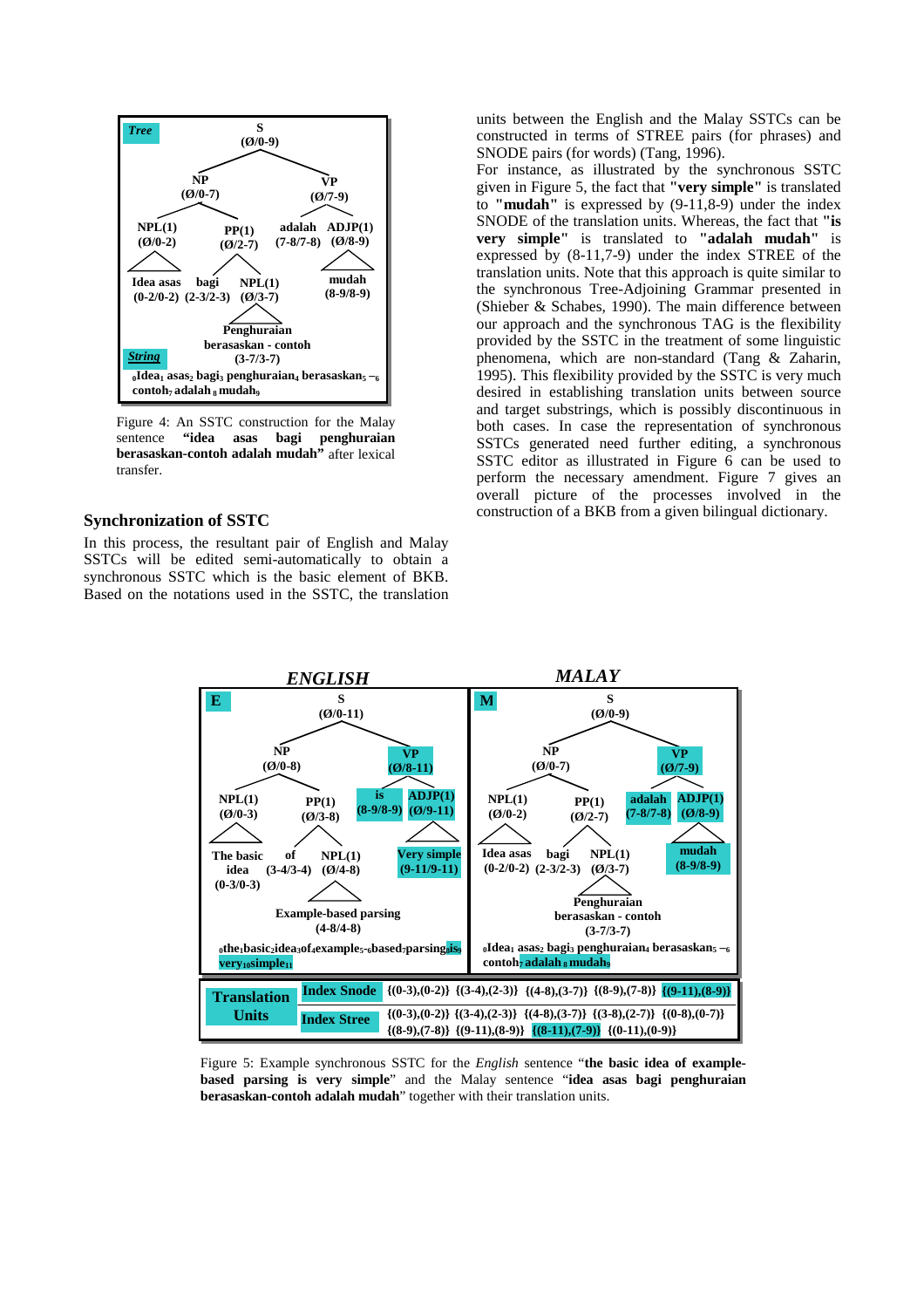

Figure 6: The synchronous SSTC editor.



Figure 7: The construction of the BKB from a bilingual dictionary based on the synchronous SSTC.